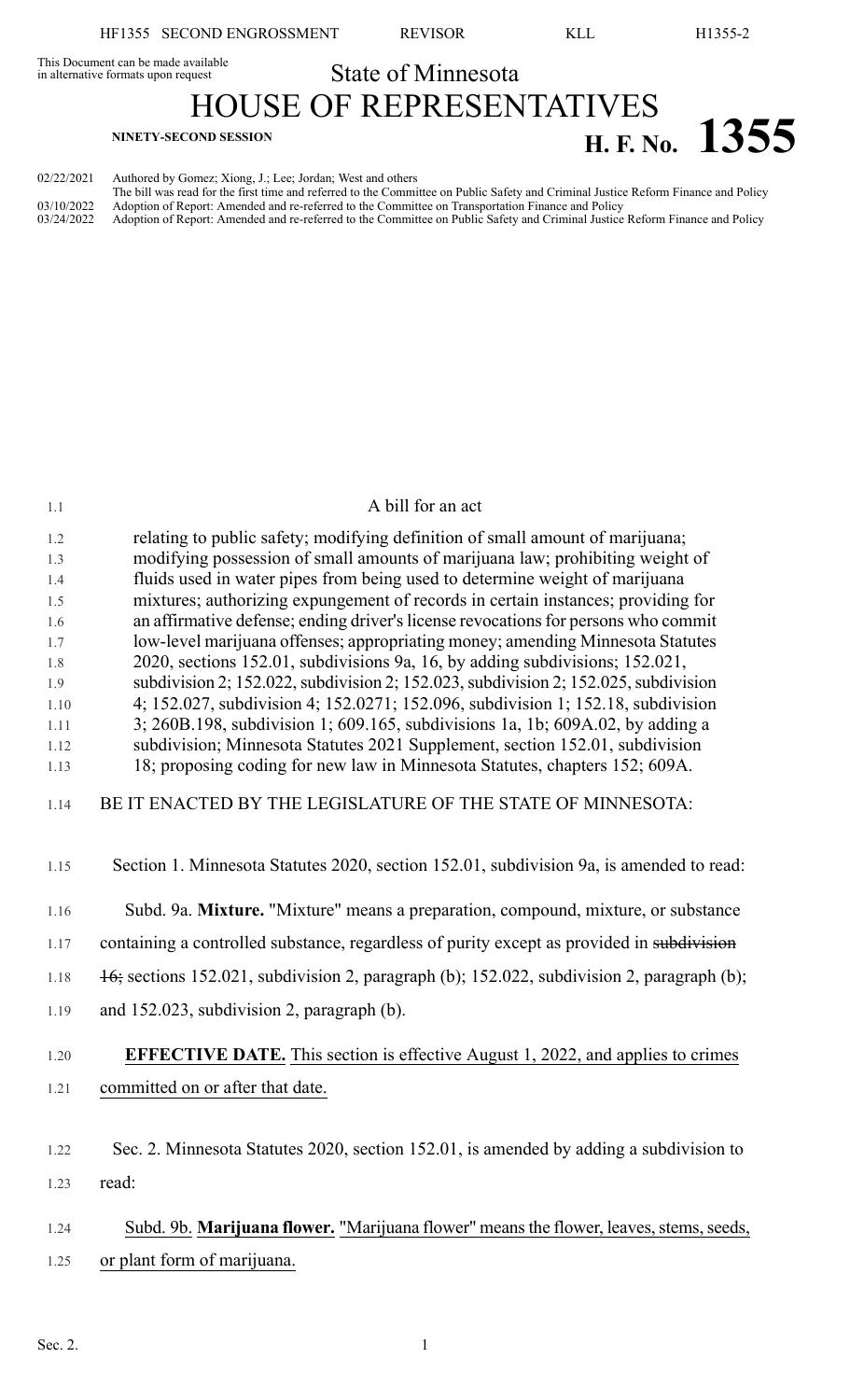2.1 Sec. 3. Minnesota Statutes 2020, section 152.01, is amended by adding a subdivision to 2.2 read:

## 2.3 Subd. 9c. **Nonflower marijuana.** "Nonflower marijuana" means the resinous form of 2.4 marijuana.

2.5 Sec. 4. Minnesota Statutes 2020, section 152.01, subdivision 16, is amended to read:

2.6 Subd. 16. **Small amount.** "Small amount" as applied to marijuana means: (1) 42.5 grams

2.7 or less. This provision shall not apply to the resinous form of marijuana flowers; or (2) eight

2.8 grams or less of any nonflower marijuana mixture. Nonflower marijuana mixtures weighing

2.9 eight grams or less may not be considered in determining the 42.5 gram limit in clause (1).

2.10 The weight of fluid used in a water pipe may not be considered in determining a small

- 2.11 amount except in cases where the marijuana is mixed with four or more fluid ounces of
- 2.12 <del>fluid</del>.

## 2.13 **EFFECTIVE DATE.** This section is effective August 1, 2022, and applies to crimes 2.14 committed on or after that date.

2.15 Sec. 5. Minnesota Statutes 2021 Supplement, section 152.01, subdivision 18, is amended 2.16 to read:

2.17 Subd. 18. **Drug paraphernalia.** (a) Except as otherwise provided in paragraph (b), "drug 2.18 paraphernalia" means all equipment, products, and materials of any kind, except those items 2.19 used in conjunction with permitted uses of controlled substances, including but not limited 2.20 to the permitted uses of marijuana, under this chapter or the Uniform Controlled Substances 2.21 Act, which are knowingly or intentionally used primarily in (1) manufacturing a controlled 2.22 substance, (2) injecting, ingesting, inhaling, or otherwise introducing into the human body 2.23 a controlled substance, (3) testing the strength, effectiveness, or purity of a controlled 2.24 substance, or (4) enhancing the effect of a controlled substance.

2.25 (b) "Drug paraphernalia" does not include the possession, manufacture, delivery, or sale 2.26 of: (1) hypodermic needles or syringes in accordance with section 151.40, subdivision 2; 2.27 or (2) products that detect the presence of fentanyl or a fentanyl analog in a controlled 2.28 substance.

2.29 Sec. 6. Minnesota Statutes 2020, section 152.021, subdivision 2, is amended to read: 2.30 Subd. 2. **Possession crimes.** (a) A person is guilty of a controlled substance crime in 2.31 the first degree if: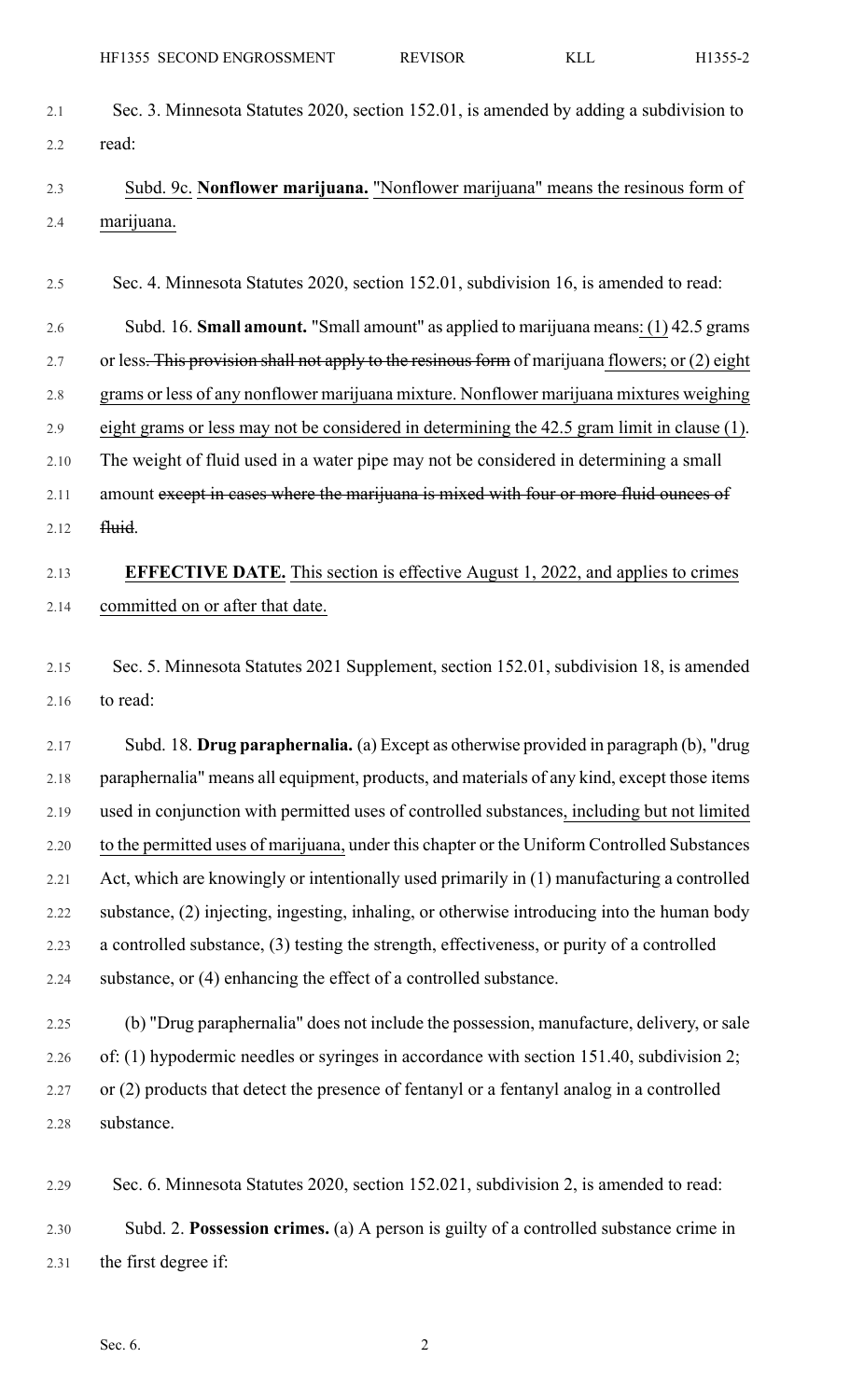| 3.1  | (1) the person unlawfully possesses one or more mixtures of a total weight of 50 grams    |
|------|-------------------------------------------------------------------------------------------|
| 3.2  | or more containing cocaine or methamphetamine;                                            |
| 3.3  | (2) the person unlawfully possesses one or more mixtures of a total weight of 25 grams    |
| 3.4  | or more containing cocaine or methamphetamine and:                                        |
| 3.5  | (i) the person or an accomplice possesses on their person or within immediate reach, or   |
| 3.6  | uses, whether by brandishing, displaying, threatening with, or otherwise employing, a     |
| 3.7  | firearm; or                                                                               |
| 3.8  | (ii) the offense involves two aggravating factors;                                        |
| 3.9  | (3) the person unlawfully possesses one or more mixtures of a total weight of 25 grams    |
| 3.10 | or more containing heroin;                                                                |
| 3.11 | (4) the person unlawfully possesses one or more mixtures of a total weight of 500 grams   |
| 3.12 | or more containing a narcotic drug other than cocaine, heroin, or methamphetamine;        |
| 3.13 | (5) the person unlawfully possesses one or more mixtures of a total weight of 500 grams   |
| 3.14 | or more containing amphetamine, phencyclidine, or hallucinogen or, if the controlled      |
| 3.15 | substance is packaged in dosage units, equaling 500 or more dosage units; or              |
| 3.16 | (6) the person unlawfully possesses one or more mixtures of a total weight of 50          |
| 3.17 | kilograms or more containing marijuana or Tetrahydrocannabinols, or possesses 500 or      |
| 3.18 | more marijuana plants.                                                                    |
| 3.19 | (b) For the purposes of this subdivision, the weight of fluid used in a water pipe may    |
| 3.20 | not be considered in measuring the weight of a marijuana mixture. For other mixtures, the |
| 3.21 | weight of fluid may not be considered except in cases where the mixture contains four or  |
| 3.22 | more fluid ounces of fluid.                                                               |
| 3.23 | <b>EFFECTIVE DATE.</b> This section is effective August 1, 2022, and applies to crimes    |
| 3.24 | committed on or after that date.                                                          |
| 3.25 | Sec. 7. Minnesota Statutes 2020, section 152.022, subdivision 2, is amended to read:      |
| 3.26 | Subd. 2. Possession crimes. (a) A person is guilty of controlled substance crime in the   |
| 3.27 | second degree if:                                                                         |
| 3.28 | (1) the person unlawfully possesses one or more mixtures of a total weight of 25 grams    |
| 3.29 | or more containing cocaine or methamphetamine;                                            |
| 3.30 | (2) the person unlawfully possesses one or more mixtures of a total weight of ten grams   |
| 3.31 | or more containing cocaine or methamphetamine and:                                        |
|      |                                                                                           |
|      | Sec. 7.<br>3                                                                              |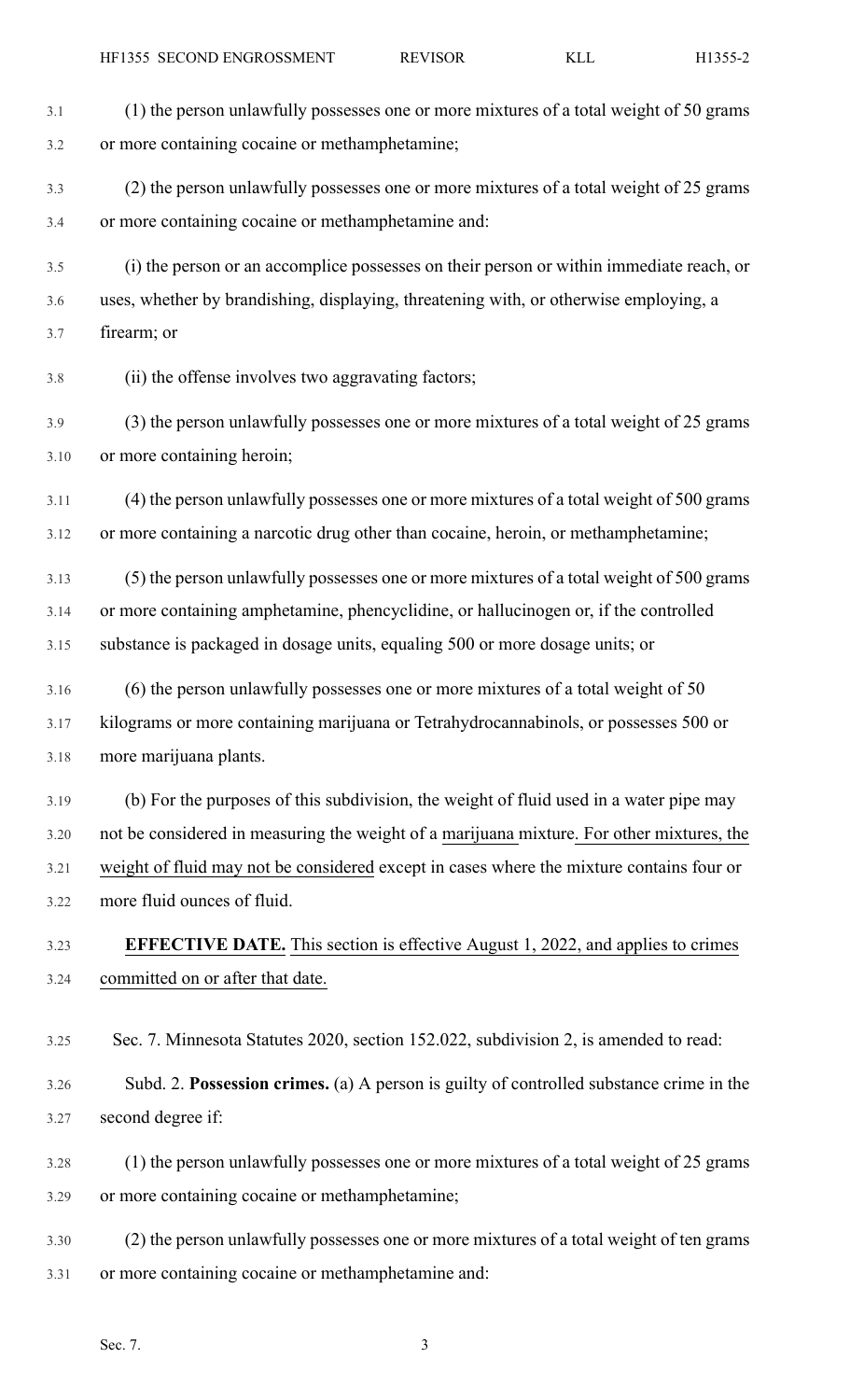- 4.1 (i) the person or an accomplice possesses on their person or within immediate reach, or 4.2 uses, whether by brandishing, displaying, threatening with, or otherwise employing, a 4.3 firearm; or 4.4 (ii) the offense involves three aggravating factors; 4.5 (3) the person unlawfully possesses one or more mixtures of a total weight of six grams 4.6 or more containing heroin;
	- 4.7 (4) the person unlawfully possesses one or more mixtures of a total weight of 50 grams 4.8 or more containing a narcotic drug other than cocaine, heroin, or methamphetamine;
	- 4.9 (5) the person unlawfully possesses one or more mixtures of a total weight of 50 grams 4.10 or more containing amphetamine, phencyclidine, or hallucinogen or, if the controlled 4.11 substance is packaged in dosage units, equaling 100 or more dosage units; or
	- 4.12 (6) the person unlawfully possesses one or more mixtures of a total weight of 25 4.13 kilograms or more containing marijuana or Tetrahydrocannabinols, or possesses 100 or 4.14 more marijuana plants.
	- 4.15 (b) For the purposes of this subdivision, the weight of fluid used in a water pipe may 4.16 not be considered in measuring the weight of a marijuana mixture. For other mixtures, the 4.17 weight of fluid may not be considered except in cases where the mixture contains four or 4.18 more fluid ounces of fluid.
	- 4.19 **EFFECTIVE DATE.** This section is effective August 1, 2022, and applies to crimes 4.20 committed on or after that date.
	- 4.21 Sec. 8. Minnesota Statutes 2020, section 152.023, subdivision 2, is amended to read:
	- 4.22 Subd. 2. **Possession crimes.** (a) A person is guilty of controlled substance crime in the 4.23 third degree if:
	- 4.24 (1) on one or more occasions within a 90-day period the person unlawfully possesses 4.25 one or more mixtures of a total weight of ten grams or more containing a narcotic drug other 4.26 than heroin;
	- 4.27 (2) on one or more occasions within a 90-day period the person unlawfully possesses 4.28 one or more mixtures of a total weight of three grams or more containing heroin;
	- 4.29 (3) on one or more occasions within a 90-day period the person unlawfully possesses 4.30 one or more mixtures containing a narcotic drug, it is packaged in dosage units, and equals 4.31 50 or more dosage units;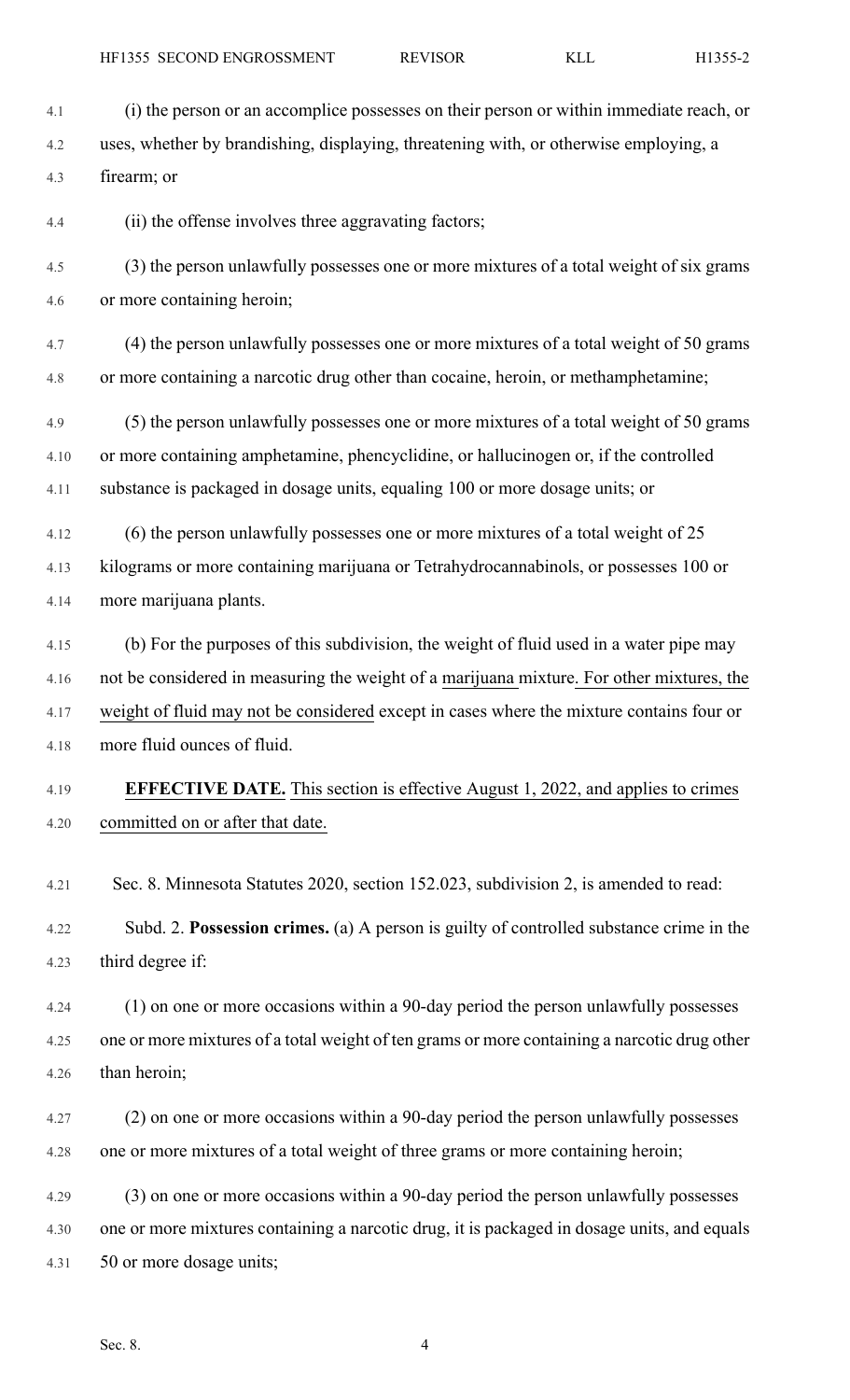5.1 (4) on one or more occasions within a 90-day period the person unlawfully possesses 5.2 any amount of a schedule I or II narcotic drug or five or more dosage units of lysergic acid 5.3 diethylamide (LSD), 3,4-methylenedioxy amphetamine, or 5.4 3,4-methylenedioxymethamphetamine in a school zone, a park zone, a public housing zone, 5.5 or a drug treatment facility; 5.6 (5) on one or more occasions within a 90-day period the person unlawfully possesses 5.7 one or more mixtures of a total weight of ten kilograms or more containing marijuana or 5.8 Tetrahydrocannabinols; or 5.9 (6) the person unlawfully possesses one or more mixtures containing methamphetamine 5.10 or amphetamine in a school zone, a park zone, a public housing zone, or a drug treatment 5.11 facility. 5.12 (b) For the purposes of this subdivision, the weight of fluid used in a water pipe may 5.13 not be considered in measuring the weight of a marijuana mixture. For other mixtures, the 5.14 weight of fluid may not be considered except in cases where the mixture contains four or 5.15 more fluid ounces of fluid. 5.16 **EFFECTIVE DATE.** This section is effective August 1, 2022, and applies to crimes 5.17 committed on or after that date. 5.18 Sec. 9. Minnesota Statutes 2020, section 152.025, subdivision 4, is amended to read: 5.19 Subd. 4. **Penalty.** (a) A person convicted under the provisions of subdivision 2, clause 5.20 (1), who has not been previously convicted of a violation of this chapter or a similar offense 5.21 in another jurisdiction, is guilty of a gross misdemeanor if: 5.22 (1) the amount of the controlled substance possessed, other than heroin or a small amount 5.23 of marijuana, is less than 0.25 grams or one dosage unit or less if the controlled substance 5.24 was possessed in dosage units; or 5.25 (2) the controlled substance possessed is heroin and the amount possessed is less than 5.26 0.05 grams.; or 5.27 (3) the controlled substance possessed is marijuana and the amount possessed is: 5.28 (i) more than 42.5 grams but not more than 85 grams of marijuana flowers; or 5.29 (ii) more than eight grams but not more than 16 grams of any nonflower marijuana 5.30 mixture. 5.31 (b) A person convicted under the provisions of subdivision 1; subdivision 2, clause (1), 5.32 unless the conduct is described in paragraph (a); or subdivision 2, clause (2), may be

Sec. 9.  $5$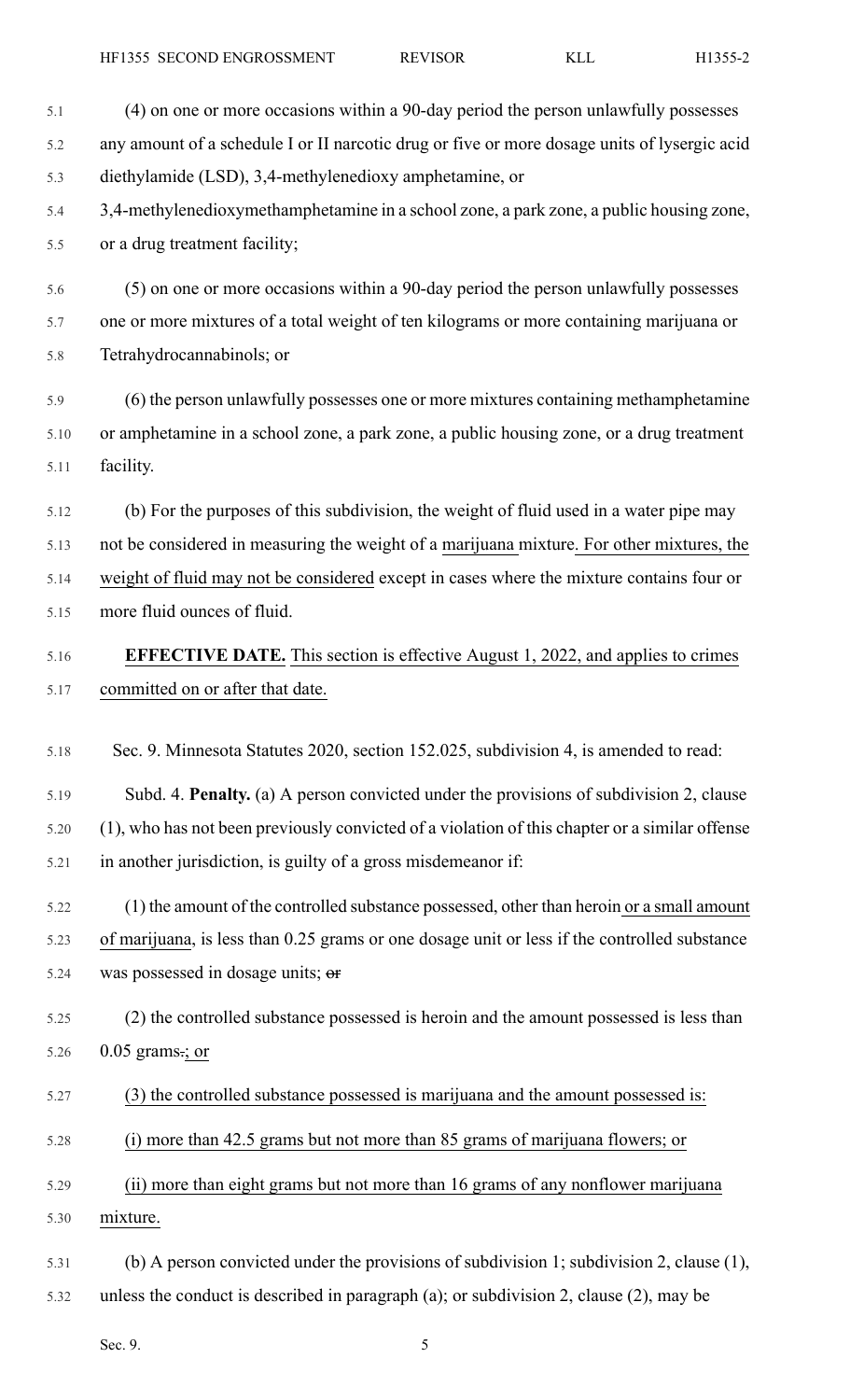- 6.1 sentenced to imprisonment for not more than five years or to payment of a fine of not more 6.2 than \$10,000, or both.
- 6.3 Sec. 10. Minnesota Statutes 2020, section 152.027, subdivision 4, is amended to read:

6.4 Subd. 4. **Possession or sale of small amounts of marijuana.** (a) A person who 6.5 unlawfully sells a small amount of marijuana for no remuneration, or who unlawfully 6.6 possesses a small amount of marijuana is guilty of a petty misdemeanor and shall be required 6.7 to participate in a drug education program unless the court enters a written finding that a 6.8 drug education program is inappropriate. The program must be approved by an area mental 6.9 health board with a curriculum approved by the state alcohol and drug abuse authority.  $6.10$  (b) A person convicted of an unlawful sale under paragraph (a) who is subsequently  $6.11$  convicted of an unlawful sale under paragraph (a) within two years is guilty of a misdemeanor

6.12 and shall be required to participate in a chemical dependency evaluation and treatment if 6.13 so indicated by the evaluation.

- 6.14 (c) A person who is convicted of a petty misdemeanor under paragraph  $(a)$  who willfully 6.15 and intentionally fails to comply with the sentence imposed, is guilty of a misdemeanor. 6.16 Compliance with the terms of the sentence imposed before conviction under this paragraph 6.17 is an absolute defense.
- 6.18 **EFFECTIVE DATE.** This section is effective August 1, 2022, and applies to acts 6.19 committed on or after that date.
- 6.20 Sec. 11. Minnesota Statutes 2020, section 152.0271, is amended to read:

#### 6.21 **152.0271 NOTICE OF DRUG CONVICTIONS; DRIVER'S LICENSE** 6.22 **REVOCATION.**

6.23 When a person is convicted of violating a provision of sections 152.021 to 152.0262 or 6.24 section 152.027 and  $152.0262$ , subdivision 1, 2, 3, 5, 6, or 7, the sentencing court shall 6.25 determine whether the person unlawfully sold or possessed the controlled substance while 6.26 driving a motor vehicle. If so, the court shall notify the commissioner of public safety of 6.27 its determination and order the commissioner to revoke the person's driver's license for 30 6.28 days. If the person does not have a driver's license or if the person's driver's license is 6.29 suspended or revoked at the time of the conviction, the commissionershall delay the issuance 6.30 or reinstatement of the person's driver's license for 30 days after the person applies for the 6.31 issuance or reinstatement of the license. Upon receipt of the court's order, the commissioner 6.32 is authorized to take the licensing action without a hearing.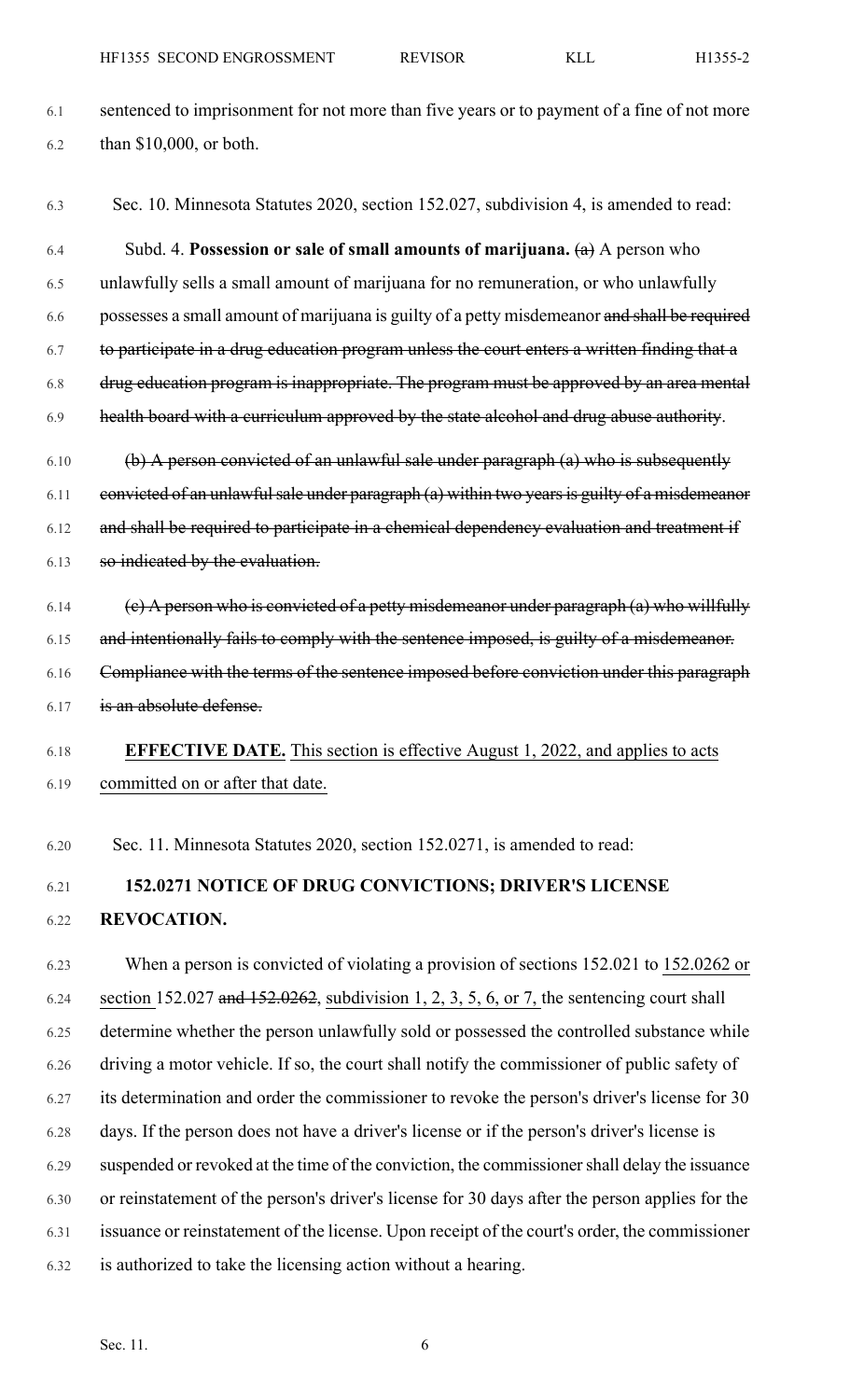7.1 Sec. 12. Minnesota Statutes 2020, section 152.096, subdivision 1, is amended to read: 7.2 Subdivision 1. **Prohibited acts; penalties.** Any person who conspires to commit any 7.3 felony act prohibited by this chapter, except possession or distribution for no remuneration 7.4 of a small amount of marijuana as defined in section 152.01, subdivision 16, is guilty of a

7.5 felony and upon conviction may be imprisoned, fined, or both, up to the maximum amount 7.6 authorized by law for the act the person conspired to commit.

7.7 Sec. 13. Minnesota Statutes 2020, section 152.18, subdivision 3, is amended to read:

7.8 Subd. 3. **Expungement of certain marijuana offenses.** Any person who has been found 7.9 guilty of: (1) a violation of section 152.09 with respect to a small amount of marijuana 7.10 which violation occurred prior to April 11, 1976, and whose conviction would have been 7.11 a petty misdemeanor under the provisions of section 152.15, subdivision 2, clause (5) in 7.12 effect on April 11, 1978, but whose conviction was for an offense more serious than a petty 7.13 misdemeanor under laws in effect prior to April 11, 1976, or (2) a violation of section 7.14 152.025 that occurred before August 1, 2022, where the violation would have been a petty 7.15 misdemeanor under section 152.027, subdivision 4, in effect on August 1, 2022, may petition 7.16 the court in which the person was convicted to expunge from all official records, other than 7.17 the nonpublic record retained by the Department of Public Safety pursuant to section 152.15, 7.18 subdivision 2, clause (5), all recordation relating to the person's arrest, indictment or 7.19 information, trial and conviction of an offense more serious than a petty misdemeanor. The 7.20 court, upon being satisfied that a small amount was involved in the conviction, shall order 7.21 all the recordation expunged. This shall restore the person's ability to possess, receive, ship, 7.22 or transport firearms and handle firearms and ammunition. No person as to whom an order 7.23 has been entered pursuant to this subdivision shall be held thereafter under any provision 7.24 of any law to be guilty of perjury or otherwise giving a false statement by reason of the 7.25 person's failure to recite or acknowledge conviction of an offense greater than a petty 7.26 misdemeanor, unless possession of marijuana is material to a proceeding.

#### 7.27 Sec. 14. **[152.325] CRIMINAL AFFIRMATIVE DEFENSE.**

7.28 It is an affirmative defense to a charge of possession of marijuana that the defendant 7.29 was enrolled in the registry program under sections 152.22 to 152.37 and possessed the 7.30 marijuana to use for a qualifying medical condition or was a visiting patient and possessed 7.31 the marijuana for medical use as authorized under the laws or regulations of the visiting 7.32 patient's jurisdiction of residence. This affirmative defense applies to a charge of violating: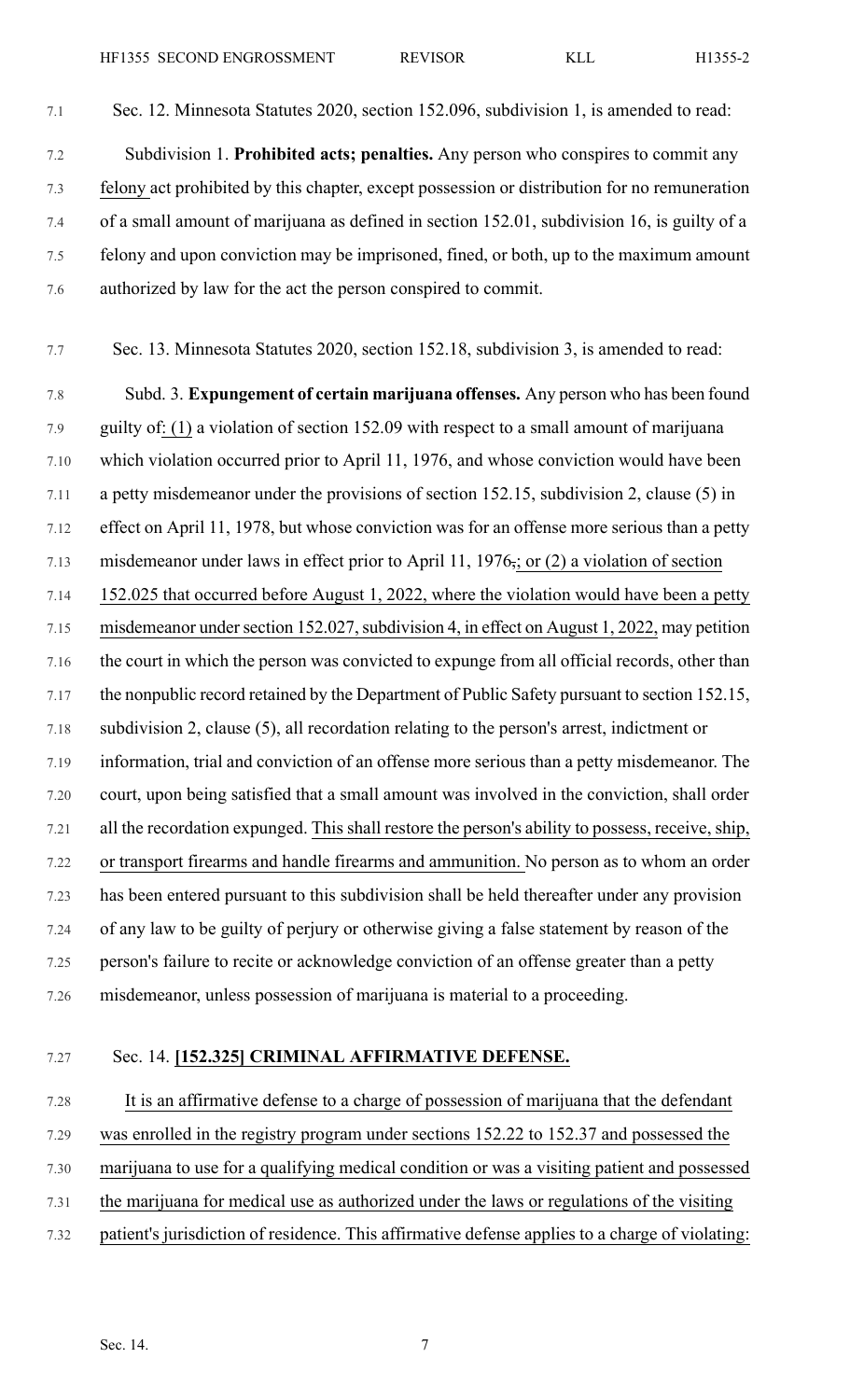| H1355- |
|--------|
|        |

| (1) section 152.025, subdivision 2, involving possession of the amount of marijuana              |
|--------------------------------------------------------------------------------------------------|
| identified in section 152.025, subdivision 4, paragraph (a), clause (3); or                      |
| $(2)$ section 152.027, subdivision 3 or 4.                                                       |
| Sec. 15. Minnesota Statutes 2020, section 260B.198, subdivision 1, is amended to read:           |
| Subdivision 1. Court order, findings, remedies, treatment. (a) If the court finds that           |
| the child is delinquent, it shall enter an order making any of the following dispositions of     |
| the case which are deemed necessary to the rehabilitation of the child:                          |
| (1) counsel the child or the parents, guardian, or custodian;                                    |
| (2) place the child under the supervision of a probation officer or other suitable person        |
| in the child's own home under conditions prescribed by the court including reasonable rules      |
| for the child's conduct and the conduct of the child's parents, guardian, or custodian, designed |
| for the physical, mental, and moral well-being and behavior of the child, or with the consent    |
| of the commissioner of corrections, in a group foster care facility which is under the           |
| management and supervision of said commissioner;                                                 |
| (3) if the court determines that the child is a danger to self or others, subject to the         |
| supervision of the court, transfer legal custody of the child to one of the following:           |
| (i) a child-placing agency;                                                                      |
| (ii) the local social services agency;                                                           |
| (iii) a reputable individual of good moral character. No person may receive custody of           |
| two or more unrelated children unless licensed as a residential facility pursuant to sections    |
| 245A.01 to 245A.16;                                                                              |
| (iv) a county home school, if the county maintains a home school or enters into an               |
| agreement with a county home school; or                                                          |
| (v) a county probation officer for placement in a group foster home established under            |
| the direction of the juvenile court and licensed pursuant to section 241.021;                    |
| (4) transfer legal custody by commitment to the commissioner of corrections;                     |
| (5) if the child is found to have violated a state or local law or ordinance which has           |
| resulted in damage to the person or property of another, the court may order the child to        |
| make reasonable restitution for such damage;                                                     |
|                                                                                                  |
| Sec. 15.<br>8                                                                                    |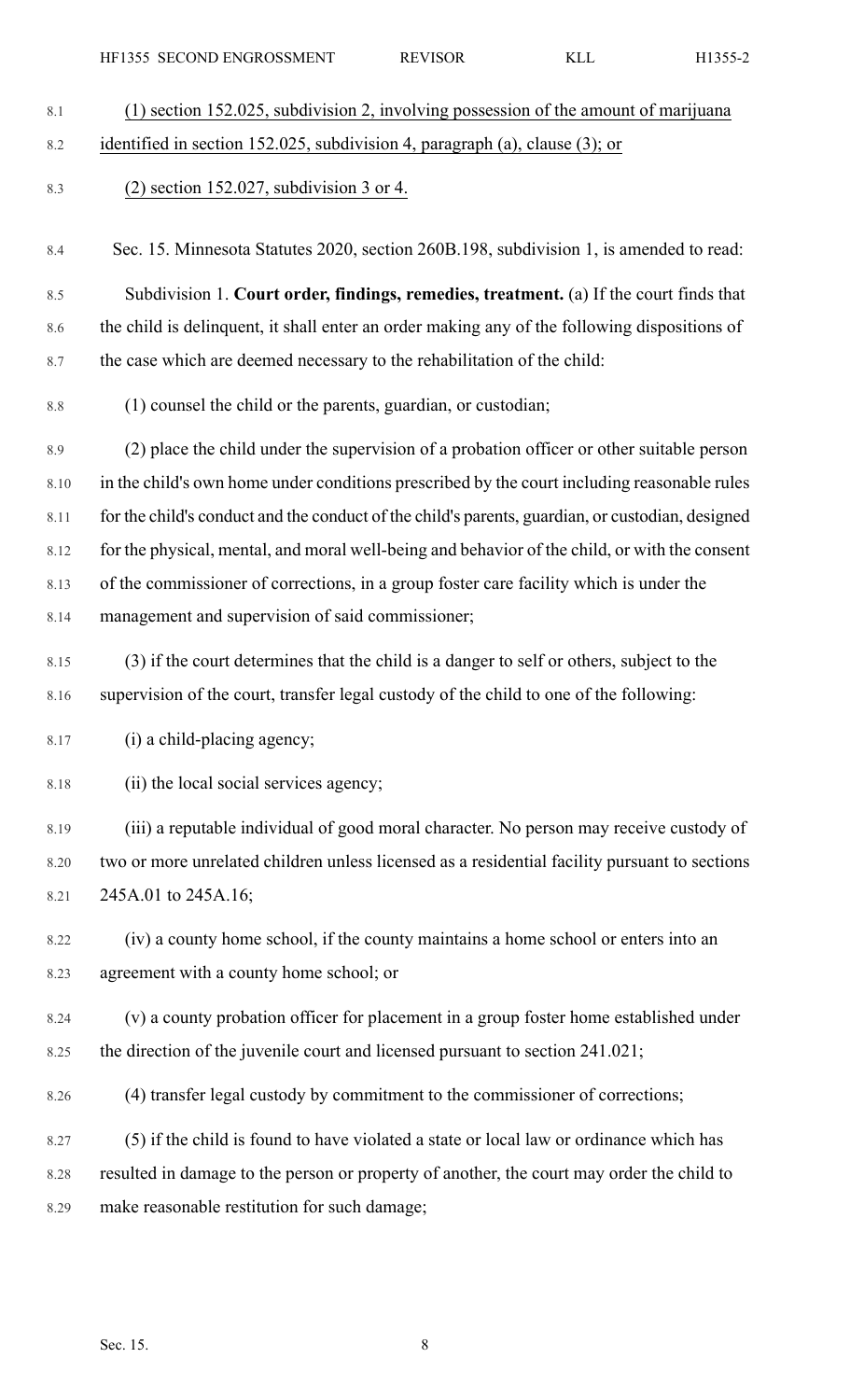9.1 (6) require the child to pay a fine of up to \$1,000. The court shall order payment of the 9.2 fine in accordance with a time payment schedule which shall not impose an undue financial 9.3 hardship on the child;

9.4 (7) if the child is in need of special treatment and care for reasons of physical or mental 9.5 health, the court may order the child's parent, guardian, or custodian to provide it. If the 9.6 parent, guardian, or custodian fails to provide this treatment or care, the court may order it 9.7 provided;

9.8 (8) if the court believes that it is in the best interests of the child and of public safety 9.9 that the driver's license of the child be canceled until the child's 18th birthday, the court 9.10 may recommend to the commissioner of public safety the cancellation of the child's license 9.11 for any period up to the child's 18th birthday, and the commissioner is hereby authorized 9.12 to cancel such license without a hearing. At any time before the termination of the period 9.13 of cancellation, the court may, for good cause, recommend to the commissioner of public 9.14 safety that the child be authorized to apply for a new license, and the commissioner may so 9.15 authorize;

9.16 (9) if the court believes that it is in the best interest of the child and of public safety that 9.17 the child is enrolled in school, the court may require the child to remain enrolled in a public 9.18 school until the child reaches the age of 18 or completes all requirements needed to graduate 9.19 from high school. Any child enrolled in a public school under this clause is subject to the 9.20 provisions of the Pupil Fair Dismissal Act in chapter 127;

9.21 (10) if the child is petitioned and found by the court to have committed a controlled 9.22 substance offense under sections 152.021 to 152.0262 or section 152.027, subdivision 1, 2, 9.23 3, 5, 6, or 7, the court shall determine whether the child unlawfully possessed or sold the 9.24 controlled substance while driving a motor vehicle. If so, the court shall notify the 9.25 commissioner of public safety of its determination and order the commissioner to revoke 9.26 the child's driver's license for the applicable time period specified in section 152.0271. If 9.27 the child does not have a driver's license or if the child's driver's license is suspended or 9.28 revoked at the time of the delinquency finding, the commissioner shall, upon the child's 9.29 application for driver's license issuance or reinstatement, delay the issuance or reinstatement 9.30 of the child's driver's license for the applicable time period specified in section 152.0271. 9.31 Upon receipt of the court's order, the commissioner is authorized to take the licensing action 9.32 without a hearing;

9.33 (11) if the child is petitioned and found by the court to have committed or attempted to 9.34 commit an act in violation of section 609.342; 609.343; 609.344; 609.345; 609.3451;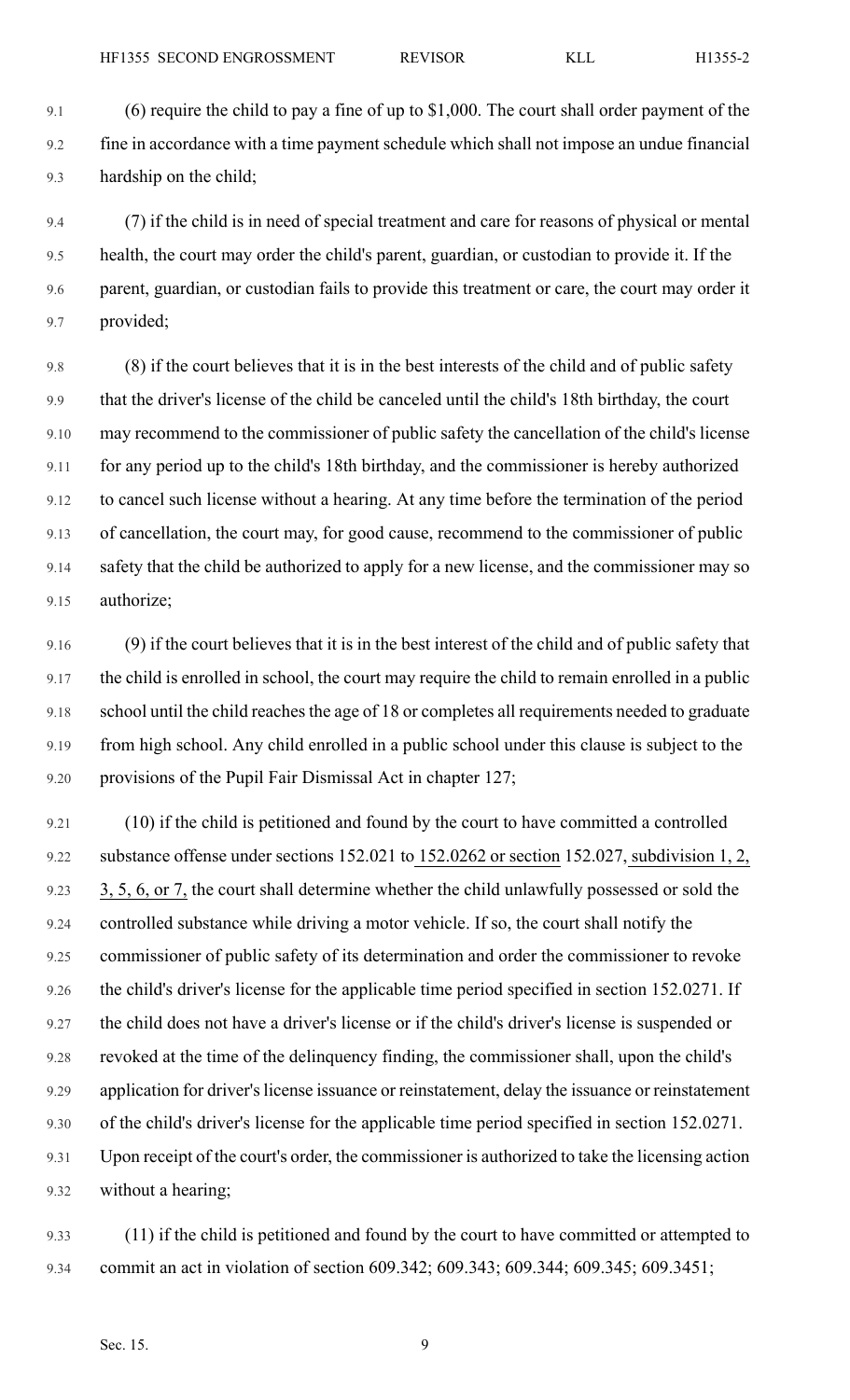10.1 609.746, subdivision 1; 609.79; or 617.23, or another offense arising out of a delinquency 10.2 petition based on one or more of those sections, the court shall order an independent 10.3 professional assessment of the child's need forsex offender treatment. An assessor providing 10.4 an assessment for the court must be experienced in the evaluation and treatment of juvenile 10.5 sex offenders. If the assessment indicates that the child is in need of and amenable to sex 10.6 offender treatment, the court shall include in its disposition order a requirement that the 10.7 child undergo treatment. Notwithstanding section 13.384, 13.85, 144.291 to 144.298, or 10.8 260B.171, or chapter 260E, the assessor has access to the following private or confidential 10.9 data on the child if access is relevant and necessary for the assessment:

10.10 (i) medical data under section 13.384;

10.11 (ii) corrections and detention data under section 13.85;

10.12 (iii) health records under sections 144.291 to 144.298;

10.13 (iv) juvenile court records under section 260B.171; and

10.14 (v) local welfare agency records under chapter 260E.

10.15 Data disclosed under this clause may be used only for purposes of the assessment and 10.16 may not be further disclosed to any other person, except as authorized by law; or

10.17 (12) if the child is found delinquent due to the commission of an offense that would be 10.18 a felony if committed by an adult, the court shall make a specific finding on the record 10.19 regarding the juvenile's mental health and chemical dependency treatment needs.

10.20 (b) Any order for a disposition authorized under thissection shall contain written findings 10.21 of fact to support the disposition ordered and shall also set forth in writing the following 10.22 information:

10.23 (1) why the best interests of the child are served by the disposition ordered; and

10.24 (2) what alternative dispositions were considered by the court and why such dispositions 10.25 were not appropriate in the instant case. Clause (1) does not apply to a disposition under 10.26 subdivision 1a.

10.27 Sec. 16. Minnesota Statutes 2020, section 609.165, subdivision 1a, is amended to read:

10.28 Subd. 1a. **Certain convicted felonsineligible to possessfirearms or ammunition.** The 10.29 order of discharge must provide that a person who has been convicted of a crime of violence, 10.30 as defined in section 624.712, subdivision 5, is not entitled to ship, transport, possess, or 10.31 receive a firearm or ammunition for the remainder of the person's lifetime. Any person who 10.32 has received such a discharge and who thereafter has received a relief of disability under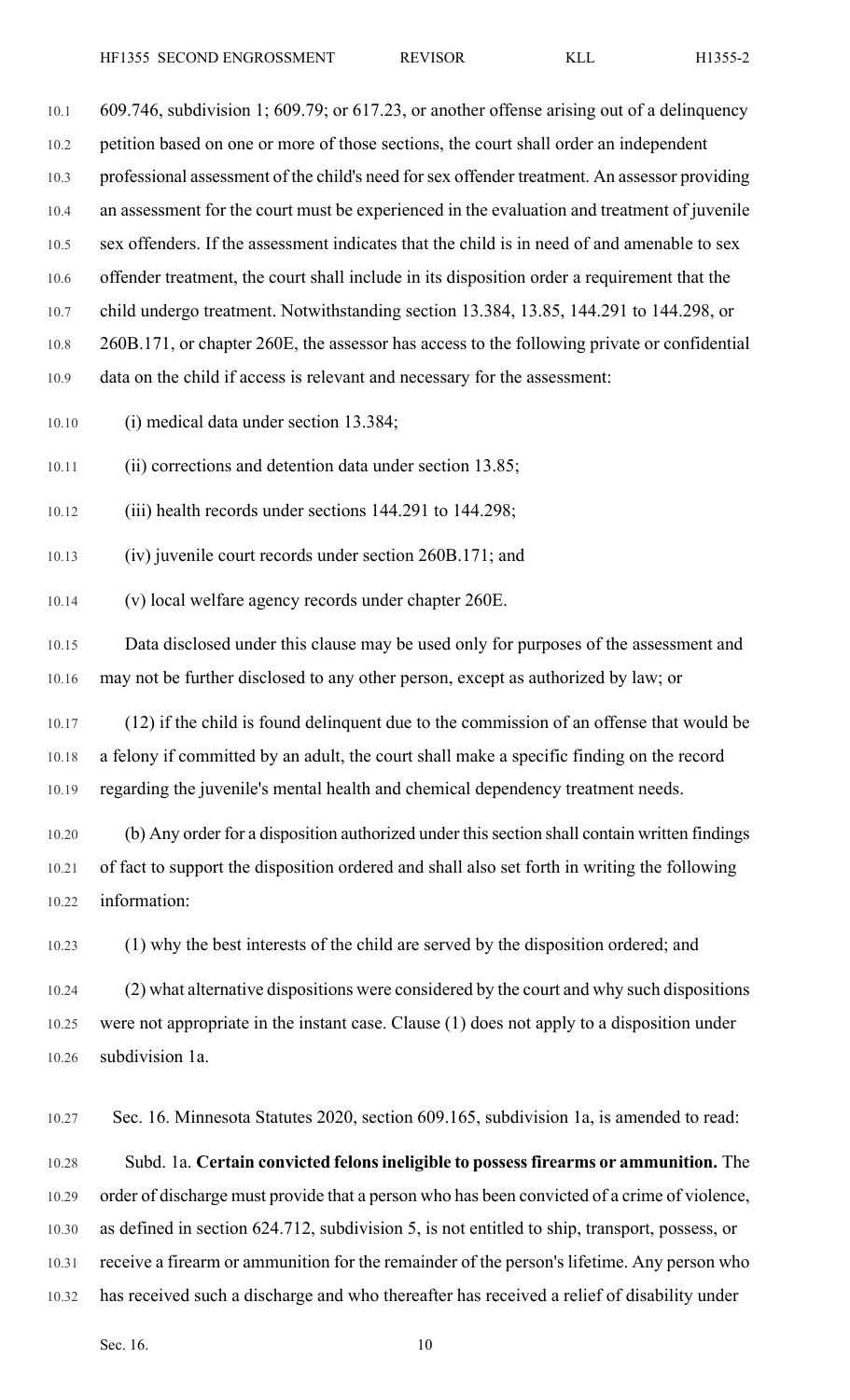11.1 United States Code, title 18, section 925, or whose ability to possess firearms and ammunition 11.2 has been restored under subdivision 1d or section 152.18, subdivision 3, shall not be subject 11.3 to the restrictions of this subdivision.

11.4 Sec. 17. Minnesota Statutes 2020, section 609.165, subdivision 1b, is amended to read:

11.5 Subd. 1b. **Violation and penalty.** (a) Any person who has been convicted of a crime of 11.6 violence, as defined in section 624.712, subdivision 5, and who ships, transports, possesses, 11.7 or receives a firearm or ammunition, commits a felony and may be sentenced to imprisonment

11.8 for not more than 15 years or to payment of a fine of not more than \$30,000, or both.

11.9 (b) A conviction and sentencing under this section shall be construed to bar a conviction 11.10 and sentencing for a violation of section 624.713, subdivision 2.

11.11 (c) The criminal penalty in paragraph (a) does not apply to any person who has received 11.12 a relief of disability under United States Code, title 18, section 925, or whose ability to 11.13 possess firearms and ammunition has been restored under subdivision 1d or section 152.18, 11.14 subdivision 3.

11.15 Sec. 18. Minnesota Statutes 2020, section 609A.02, is amended by adding a subdivision 11.16 to read:

11.17 Subd. 1a. **Certain petty misdemeanor controlled substance offenses.** Recordsrelated 11.18 to petty misdemeanor violations of section 152.027, subdivision 4, or 152.092 involving 11.19 marijuana-related drug paraphernalia shall be sealed without the filing of a petition as 11.20 provided in section 609A.027.

#### 11.21 Sec. 19. **[609A.027] NO PETITION REQUIRED FOR CERTAIN PETTY**

# 11.22 **MISDEMEANOR CONTROLLED SUBSTANCE VIOLATIONS AFTERONE-YEAR** 11.23 **WAITING PERIOD.**

11.24 (a) At the conclusion of one year following conviction for a petty misdemeanor violation

11.25 of section 152.027, subdivision 4, or 152.092 involving marijuana-related drug paraphernalia,

11.26 and the payment of any fines, fees, and surcharges and, if applicable, the successful

- 11.27 completion of any required drug education program, or following the dismissal of a petty
- 11.28 misdemeanor charge for violating section 152.027, subdivision 4, or 152.092 involving
- 11.29 marijuana-related drug paraphernalia, the court shall order, without the filing of a petition,
- 11.30 the sealing of all records relating to the arrest, charge, trial, dismissal, and conviction.
- 11.31 (b) A record sealed under paragraph (a) may be opened only as provided in section
- 11.32 609A.03, subdivision 7a.